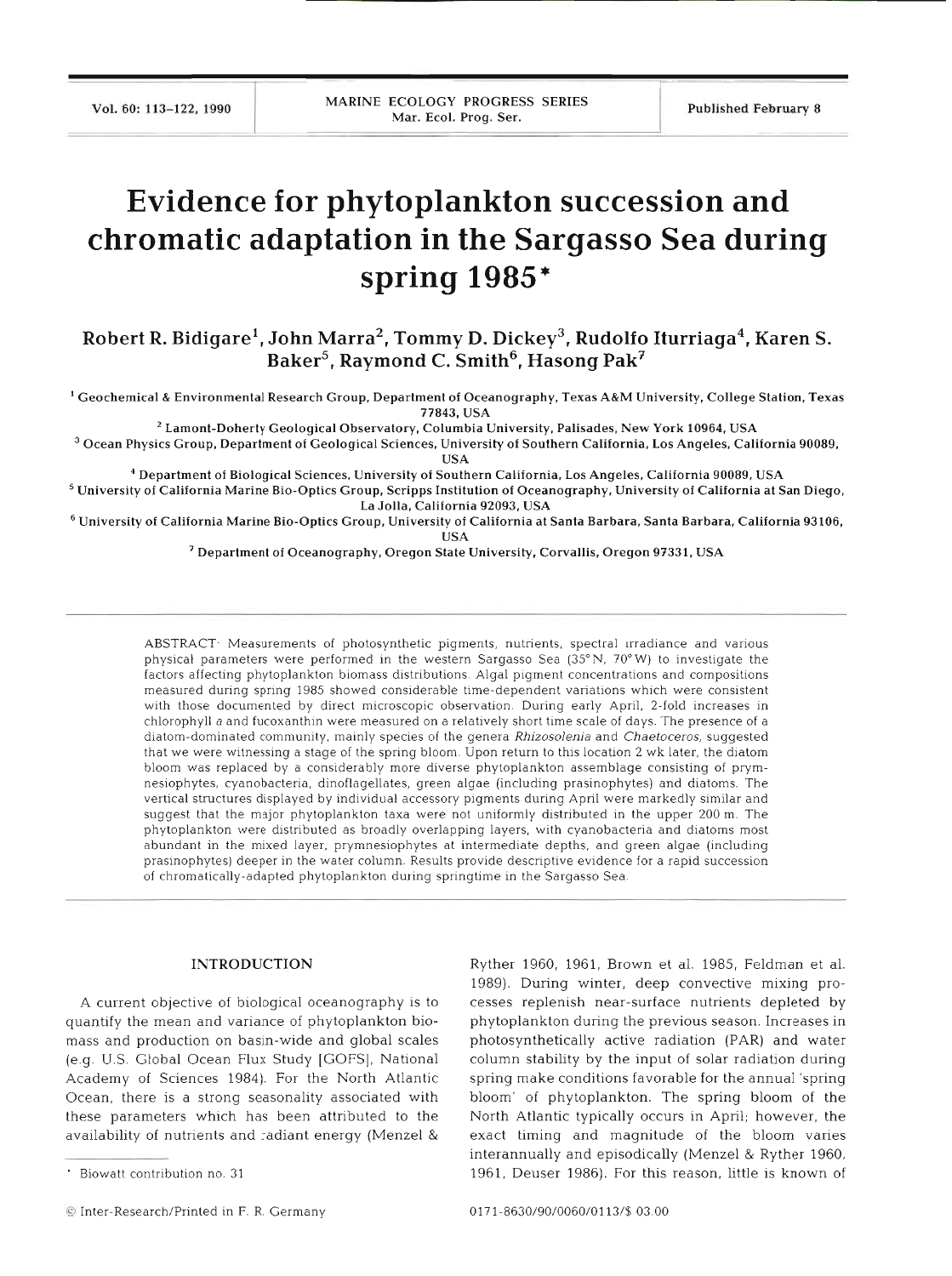the composition of the phytoplankton which contribute to this bloom and how it changes with respect to time and depth.

The distributions and growth rates of the major algal groups representing marine phytoplankton are primarily controlled by the availability of nutrients and radiant energy. The fluxes of these rate-limiting factors are, in turn, governed by the physical, biological and optical properties of the water column. Ultimately, a detailed understanding of the interactions among these processes will lead to the formulation of models which predict biological distributions and rate processes from remotely-sensed optical parameters (cf. Bidigare et al. 1987, Smith et al. 1987a, 1989). Toward this objective, the U.S. Office of Naval Research (ONR) sponsored a *5* yr program, Biowatt, to define the causal links between physical, biological and optical processes in the upper ocean. Complete details of this program have been described by Marra & Hartwig (1984).

During the first field year of the Biowatt program, a series of bio-optical and physical measurements were performed during spring (2 to 28 April 1985) in the northwestern Atlantic Ocean. By choosing the spring season, it was possible to observe large changes in phytoplankton biomass and composition on time scales of days-to-weeks, against a background of increasing stratification within the euphotic zone (cf. Bidigare et al. 1989a, Marra et al. 1989). We present here a descriptive suite of observations taken at a single location (35° N, 70° W) which provides evidence for a relatively rapid succession of chromatically-adapted phytoplankton in the Sargasso Sea.

#### **MATERIALS AND METHODS**

Study site. All measurements were made aboard the RV 'Knorr' in the vicinity of a drifting buoy which supported the multi-variable profiler (Dickey et al. 1986, Dickey 1988). Stns 4 and 19 were both located at 35" N, 70" W and were occupied during 3 to 7 April and 19 to 25 April 1985, respectively.

Meteorological measurements. Wind-speed, total downwelling irradiance ( $E_{\text{tot}}$ ; 285 to 2800 nm from an Eppley hemispherical pyranometer) and UV irradiance (290 to 385 nm) were recorded at 1 min intervals from atop the forward superstructure of the ship. Downwelling spectral irradiance.  $E(\lambda)$  (at wavelengths of 410, 441,465,488, 520,540,560,589, 625, 671, and 694 nm), was simultaneously recorded during casts of the biooptical profiler (see below).

Physical and chemical measurements. Hydrographic measurements were performed with a conductivitytemperature-depth (CTD) profiler. The CTD was equipped with an in situ fluorometer and a 12-bottle rosette sampler for seawater collection. The system provided a real-time display of selected vertical profiles, including fluorescence and irradiance, so that features within the water column could be identified during the down-cast for sampling during the up-cast. Hydrographic measurements and water samples were also acquired with the bio-optical profiler as described below.

The autonomous multi-variable profiler (MVP; Dickey 1988) was tethered to a surface drifter which was followed during the observations. The position of the drifter was determined to provide Lagrangian current information. The MVP made hourly profiles through the upper 200 to 250 m of the water column using helium as a buoyancy medium. Data taken by the MVP included: temperature, conductivity, photosynthetically available radiation (PAR; 400 to 700 nm) and horizontal currents. Data were recorded internally on magnetic tape and transmitted back to the RV 'Knorr' for real-time data display.

Nutrient analyses were performed with a 6-channel Alpkem rapid-flow analyzer. Nitrate was determined using the method described by Whitledge et al. (1981).

Optical properties. Continuous optical profiles were made using a Bio-optical Profiling System (BOPS; Smith et al. 1984). The BOPS consists of an abovewater deck unit, an underwater package with 2 (upward and downward looking) spectral irradiance units (MER-1015, Biospherical Instruments, Inc.), and a rosette sampler equipped with ten 1.7 1 Niskin bottles. BOPS also includes sensors for the determination of depth, beam transmittance at 665 nm (Bartz et al. 1978), temperature, conductivity, PAR and in situ fluorescence. The BOPS was lowered from the port quarter of the ship which was positioned so that its axis was normal (port-side) to the sun's azimuth.

Analyses of particulates. Coccoid cyanobacteria and small autotrophic/heterotrophic flagellates were enumerated using the epifluorescence microscopic techniques of Hobbie et al. (1977) and. Caron (1983). Autotrophs were visualized by using a band-pass excitation filter (450 to 490 nm) and a 528 nm barrier filter combination. Heterotrophs were stained with primulin (Caron 1983), and visualized with a UV excitation filter (340 to 380 nm) and a 418 nm barrier filter combination. At selected stations, water samples were preserved with Lugol's solution, for enumeration of phytoplankton by the Utermohl method.

Chlorophyll  $a$  and phaeopigment concentration ( $\mu$ g  $1^{-1}$ ) were routinely determined by the method of Smith et al. (1981) Fluorescence readings were performed with a Turner Model 111 fluorometer which was calibrated periodically during the cruise with chlorophyll  $a$ (Sigma Chemical Co.) as a reference standard.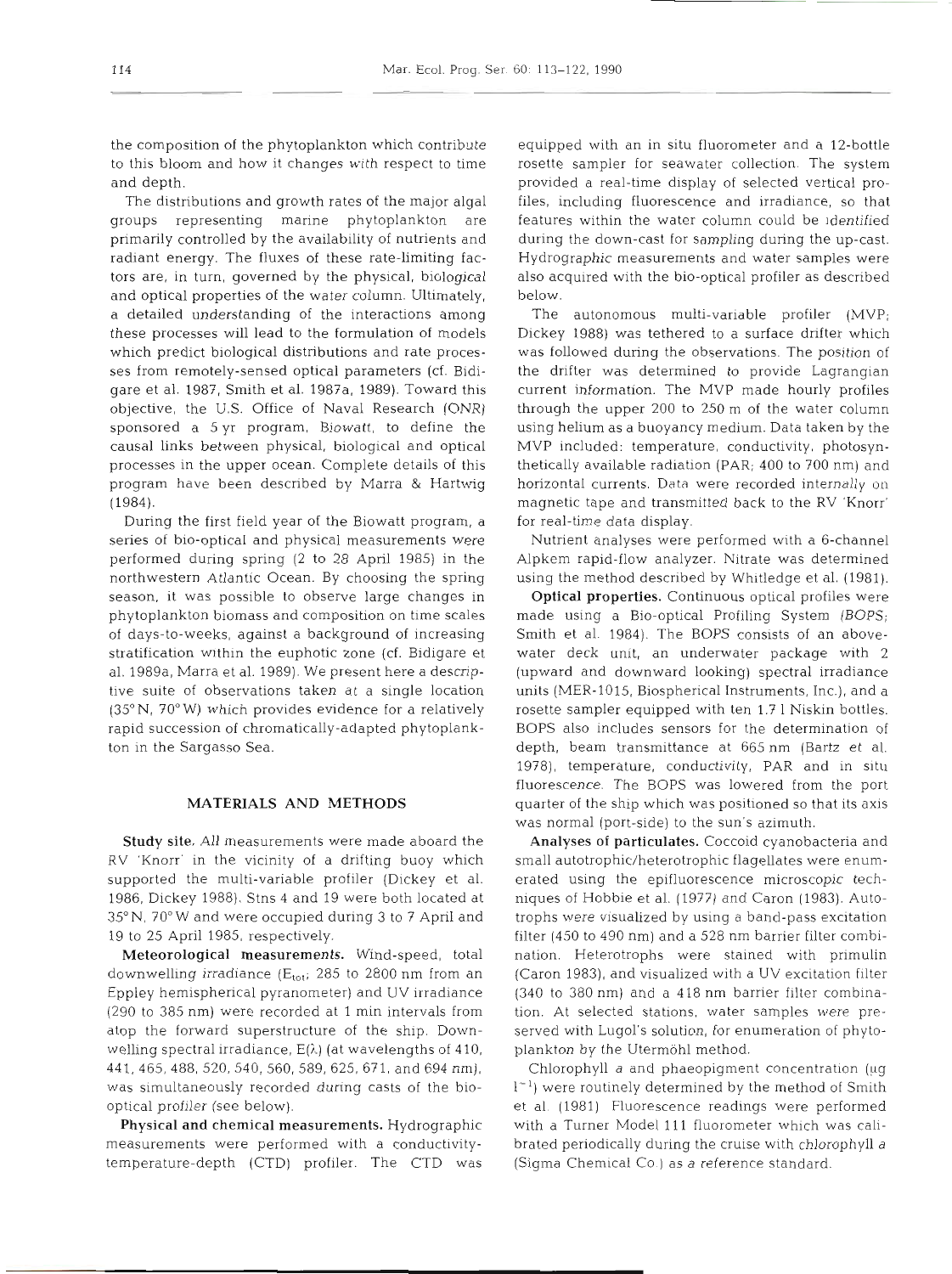The particle size distributions were determined using a resistive-pulse Coulter Counter equipped with 50 and 100 µm apertures. With the smaller aperture, particles between 2.0 and 12.5 um spherical equivalent diameters were counted. The larger aperture enabled particles between  $3.1$  and  $25 \mu m$  to be counted. For data analysis, the particle counts were summed within data windows, each of which covered particles with volumes between consecutive half powers of  $2 \mu m^3$ .

HPLC pigment analysis. Photosynthetic pigments were analysed at sea by high-performance liquid chromatography. Water samples (1 1) were filtered through 0.4  $\mu$ m polyester Nuclepore filters (47 mm) and extracted in 90% acetone at  $-20^{\circ}$ C for 24 to 48 h. Following extraction, the samples were centrifuged for 5 min to remove cellular debris. Chlorophyll and carotenoid pigments were separated using a Spectra-Physics Model SP8100 liquid chromatograph and Radial-PAK C<sub>18</sub> column (0.8  $\times$  10 cm, 10 µm particle size; Waters Assoc.) at a flow rate of 10 ml  $min^{-1}$ . Samples were prepared for injection according to the method outlined by Mantoura & Llewellyn (1983). **A** 2 step solvent program was used to separate the acetoneextractable phytoplankton pigments (Hooks et al. 1988). After injection  $(500 \mu l \text{ sample})$ , mobile phase A (80: 15 : 5; methanol : water: iron-pairing agent) was ramped to mobile phase B (methanol) over a 12 min period. Mobile phase B was then pumped for 13 min for a total analysis time of 25 min.

Individual peaks were detected and quantified (by area) with a Waters Model 440 Fixed Wavelength Detector (436 nm) and a Hewlett-Packard Model 3392A integrator. The specific algal pigments identified and quantified during the cruise include: chlorophylls  $a$ ,  $b$  and  $c$ ; chlorophyllide  $a$ ; peridinin; fucoxanthin; 19'-hexanoyloxyfucoxanthin; prasinoxanthin; diadinoxanthin; zeaxanthin (plus lutein); and  $\beta$ , $\beta$ carotene. Details of instrument calibration and peak identification are given in Hooks et al. (1988). The HPLC method employed is not capable of separating zeaxanthin from lutein and we have assumed that this peak is dominated by zeaxanthin as suggested by subsequent pigment observations in the Sargasso Sea (Bidigare unpubl., R. Goericke pers. comm.). As primary taxonomic markers (Jeffrey 1974, Norgard et al. 1974, Jeffrey 1980, Foss et al. 1984, Guillard et al. 1985, Hooks et al. 1988, Bidigare 1989), fucoxanthin, peridinin, prasinoxanthin, zeaxanthin, 19'-hexanoyloxyfucoxanthin and chlorophyll b indicate the presence of diatoms, photosynthetic dinoflagellates, prasinophytes, coccoid cyanobacteria, prymnesiophytes and 'green' algae, respectively.

Photosynthetic pigment data (0 to 200 m) were grouped into 3 subsets and analyzed separately: (1) Stn 4A (early-bloom, 3 to 5 April 1985); (2) Stn 4B (bloom, 6 to 7 April 1985); and (3) Stn 19 (post-bloom, 19 to 24 April 1985). The rationale for grouping data in this fashion was not arbitrary and will be discussed in greater detail below. Individual pigment concentrations determined from casts performed during each time interval were combined, interpolated (SAS Institute Inc., Cary, North Carolina) and digitized at 5 m intervals. In order to compare 'average' pigment abundances for each time interval, the digitized profiles were integrated with respect to depth (0 to 200 m) and expressed as mg pigment  $m^{-2}$ . Accessory pigment-tochlorophyll  $a$  ratios (w:w) were then calculated for these integrated pigment data to examine compositional changes (with respect to chlorophyll a) over time.

Rate parameters. Specific algal growth rates were measured at Stn 19 (cast 37) by the  $^{14}$ C labeling technique of Redalje & Laws (1981). Water samples were collected from depths correspondng to the 29, 10 and 2% light levels. Incubations with NaH<sup>14</sup>CO<sub>3</sub> (100  $\mu$ Ci l<sup>-1</sup>) were performed for 24 h (sunrise-sunrise) in acid-washed 4 1 polycarbonate bottles. As much care as possible was taken to avoid contamination of the samples during sampling and incubation, although a completely 'clean' protocol (Fitzwater et al. 1982) could not be attained. The **I4C** stock was cleansed of trace metals, and stored in a teflon bottle. The incubation bottles were placed in deckmounted, water-jacketed incubator boxes constructed of blue plexiglass to simulate in situ light and temperature conditions. Neutral-density screening was used to simulate the in situ light intensity. Following incubation, duplicate water samples were filtered through 25 mm Whatman GF/F filters for the 14C assays of particulate matter (Strickland & Parsons 1972) and chlorophyll a. 14C-labeled chlorophyll *a* was separated by HPLC and quantified by peak area. The chlorophyll a fraction purified by this technique was shown to be 'spectrally pure' by UV/visible diode-array spectroscopy. The MeOH quenching effect was compensated for by the use of an internal standard (Radiometric Instruments and Chemical Co., Inc.). Specific growth rates and related parameters were calculated using the equations given by Welschmeyer & Lorenzen (1984).

#### RESULTS

#### Hydrographic setting

The fact that the sampling performed in this study was limited with respect to space and time makes it difficult to extrapolate results beyond spatial and temporal scales of tens-of-kilometers and hours-todays, respectively. In order to establish a framework for the interpretation of results presented below, a brief summary of Coastal Zone Color Scanner (CZCS,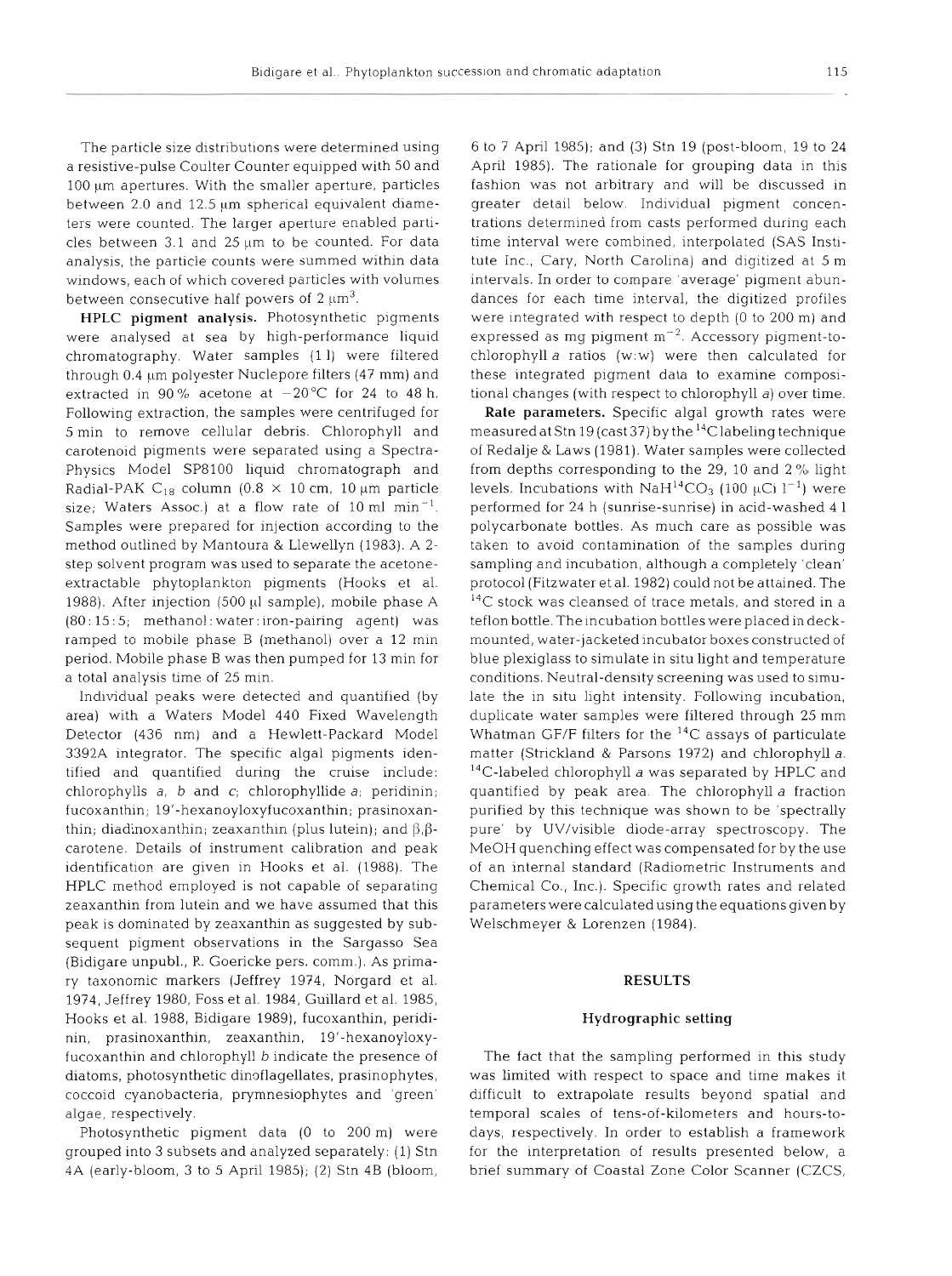sea-surface chlorophyll) and Advanced Very High Resolution Radiometer (AVHRR, sea-surface temperature) imagery data collected over the course of this study will be given. More details as well as representative images will be presented elsewhere (Siegel et al. unpubl.).

Ten CZCS images of the study area for the time between 28 March and 28 April 1985 were processed using the standard Miami CZCS algorithm and provided valuable information regarding the timing, magnitude and areal extent of the phytoplankton bloom. It should be noted that the CZCS only provides quantitative chlorophyll information for the upper attenuation length (37 % light level) of the water column. The chlorophyll concentration at 35"N, 70" W on 28 March was ca  $0.2$  mg  $\text{m}^{-3}$  and probably represents pre-bloom conditions. Between 29 and 30 March, chlorophyll concentrations steadily increased (bloom initiation) and reached maximum values of 0.5 to 0.6 mg  $\text{m}^{-3}$  during the period when Stn 4 was occupied (3 to **7** April). The phytoplankton bloom event witnessed at Stn 4 had a



Fig. 1. Verfical profiles of mean temperature and vertical shear of horizontal current profiles measured with the multiple variable profiler (MVP) at Stns 4 and 19. Error bars indicate 95 % confidence intervals

large areal extent with a horizontal spatial scale of ca 500 km. During 8 to 9 April chlorophyll concentrations began to decline and reached pre-bloom levels on 11 April. Between 11 and 28 April, near-surface chlorophyll concentrations remained constant and values ranged from  $0.15$  to  $0.20$  mg  $\text{m}^{-3}$ . HPLC-determined chlorophyll a concentrations were consistent with those estimated by satellite imagery and were within the 40 % tolerance expected for this region (Smith et al. 1987b).

Sea-surface temperatures were uniform in the vicinity of the sampling location (35°N, 70°W) with values averaging ca 19°C. There was no evidence provided by the thermal imagery data to suggest that cold core eddies or Gulf Stream meanders influenced measurements performed at 35"N, 70°W during the study period.

## Hydrographic measurements and spectral irradiance distributions

The vertical temperature structure was similar for Stns 4 and 19 (Fig. 1); however, considerably more variance in near-surface temperatures was observed for Stn 19. This was primarily caused by near-surface heating which was more pronounced during Stn 19. Time-series measurements of temperature and vertical shear (of the horizontal currents) collected with the MVP (Dickey et al. 1986) indicate a near-surface warming trend and increased stratification, both of which are characteristic of the spring transition. The increased water column stability observed upon return to 35" N, 70°W (Stn 19) is also reflected in the mean profile of vertical shear (Fig. 1).

Approximately 12 d elapsed between the end of Stn 4 and the commencement of Stn 19. The weather at 35"N, 70" W during this period was moderate with no significant frontal passages, either fair or partly cloudy skies, and generally light winds ( $\lt 7$  m s<sup>-1</sup>). It is likely that the temporary episodes of cooling and reduced stratification observed during Stn 4 retarded the spring transition. This, however, is probably an important mechanism for entraining nutrients needed for increased biological productivity. While nitrate concentrations in surface waters of Stns 4 and 19 were below the limit of detection, the depth of the nitracline had deepened considerably upon return to 35°N, 70°W (Fig. 2).

Distributions of spectral irradiance (400 to 700 nm) measured at Stns 4 and 19 also showed considerable differences (Fig. 3). This was most apparent for the blue-green wavelengths of light, whose depths of penetration increased significantly upon return to this location.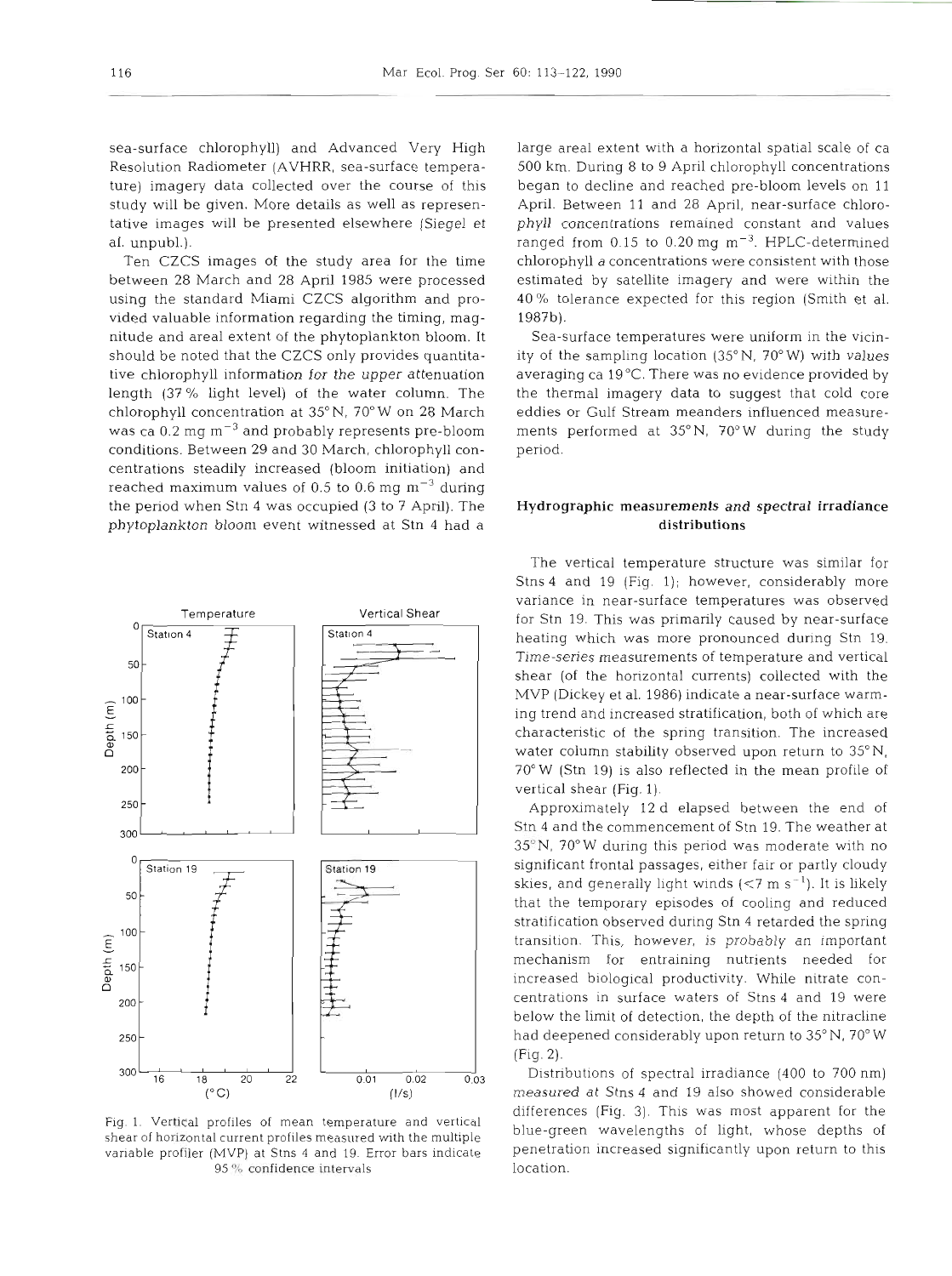

Fig. 2. Representative profiles of nitrate concentration  $(+)$ ; Coulter Counter-determined particle volume (P.V.) for particles > *2* **pm (0);** and fluorometrically-determined chlorophyll a concentration (0) measured at (A) **Stn** 4 and **(B)** Stn **<sup>19</sup>**

## **Particle, phytoplankton and pigment distributions at Stn 4**

For Stn 4, particle volumes closely followed chlorophyll a distributions throughout the upper 200 m (Fig. 2). The presence of a diatom-dominated community, mainly species of the genera Rhizosolenia and Chaetoceros (F. Reid pers. comm.), suggests that we were witnessing a stage of the spring bloom. There were relatively few flagellate forms or cyanobacteria seen in the microscope preparations (data not shown) and this evidence was reinforced by the accessory pigment data presented below.

The dominant accessory pigment measured at Stn 4 was fucoxanthin (Table 1), confirming the microscopic observations which revealed that diatoms were a major biomass component in the upper 50 m. In contrast, concentrations of 19'-hexanoyloxyfucoxanthin (prymnesiophytes), chlorophyll b (green algae), prasinoxanthin (prasinophytes), peridinin (dinoflagellates) and zeaxanthin (cyanobacteria) were considerably lower. Unfortunately, no HPLC pigment data are available for the period prior to the bloom which initiated between 29 and 30 March 1985 (see above). One week following the onset of the bloom (Stn 4A; Fig.4), a weak subsurface chlorophyll a maximum was located at ca 25 m. During the peak of the bloom (Stn 4B; Fig. 5), the chlorophyll a content of the upper 200 m increased  $>$  2fold (relative to early bloom conditions) and its depth of maximum concentration deepened to ca 50 m. Parallel increases in fucoxanthin indicate that the bloom was caused by diatoms which 'diluted-out' the already low background populations of cyanobacteria, green algae (including prasinophytes), prymnesiophytes and dinoflagellates (see accessory pigment-to-chlorophyll a ratios in Table 1).

## **Particle, phytoplankton and pigment distributions at Stn 19**

Upon return to this location (Stn 19), the depth of the chlorophyll maximum was located at ca 45 m. In contrast to Stn 4, the vertical profiles of particle volume and chlorophyll a exhibited considerably different structures in the upper 60 m (Fig. **2).** This, however, is not surprising since the measurement of particle volume was limited to particles of  $>2$  µm equivalent spherical diameter and the dominant autotrophs were in the range of  $0.5$  to  $1.2 \mu m$  (Iturriaga & Marra 1988).



Fig. 3. Spectral irradiance distributions for selected depths at (A) Stn 4 and (B) Stn 19. Data are given as the fraction of surface irradiance and were collected with the bio-optical profiling system (BOPS)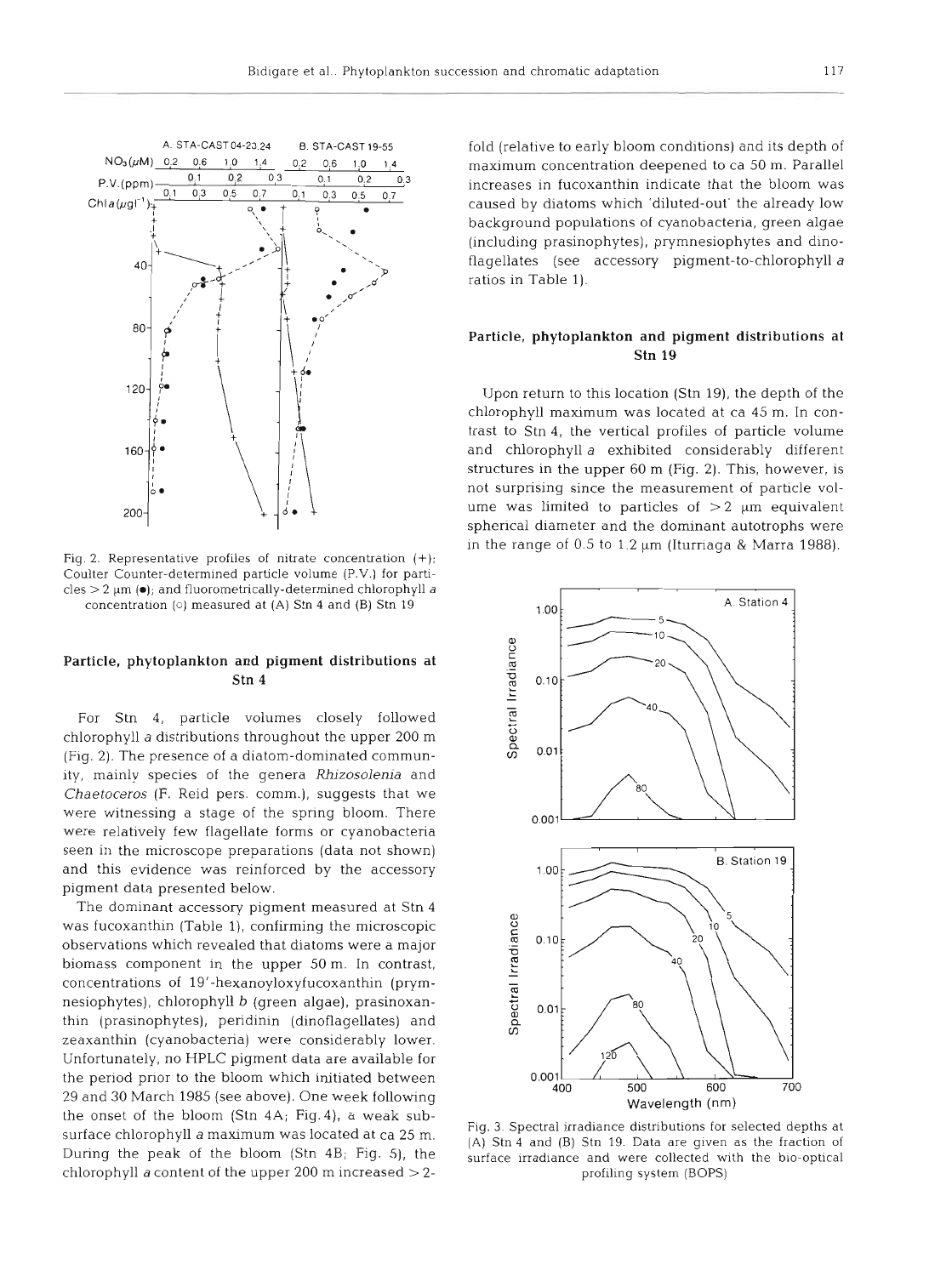Table 1. Integrated HPLC-determined pigment concentrations (mg  $m^{-2}$ , 0 to 200 m) and accessory pigment-tochlorophyll a ratios **(w:w)** for Stn 4A (early-bloom), Stn 4B (bloom) and Stn 19 (post-bloom)

| Parameter                            |        | Stn 4A Stn 4B Stn 19 |       |  |  |  |  |  |  |
|--------------------------------------|--------|----------------------|-------|--|--|--|--|--|--|
| Pigment concentration (mg $m^{-2}$ ) |        |                      |       |  |  |  |  |  |  |
| Chlorophyll a                        | 38.58  | 85.00                | 41.27 |  |  |  |  |  |  |
| Chlorophyll b                        | 5.86   | 6.67                 | 9.01  |  |  |  |  |  |  |
| Chlorophyll $c$                      | 5.64   | 7.48                 | 3.28  |  |  |  |  |  |  |
| Fucoxanthin                          | 20.34  | 54.86                | 9.51  |  |  |  |  |  |  |
| 19'-Hexanoyloxyfucoxanthin           | 9.80   | 9.23                 | 15.61 |  |  |  |  |  |  |
| Zeaxanthin                           | 1.06   | 0.97                 | 2.50  |  |  |  |  |  |  |
| Prasinoxanthin                       | 0.30   | 0.13                 | 1.10  |  |  |  |  |  |  |
| Peridinin                            | < 0.01 | 0.06                 | 0.21  |  |  |  |  |  |  |
| Pigment ratios $(w; w)$              |        |                      |       |  |  |  |  |  |  |
| Chl b:Chl a                          | 0.15   | 0.08                 | 0.22  |  |  |  |  |  |  |
| Chl <i>c</i> :Chl a                  | 0.15   | 0.09                 | 0.08  |  |  |  |  |  |  |
| Fucox:Chl a                          | 0.53   | 0.64                 | 0.23  |  |  |  |  |  |  |
| Hex-fucox:Chl a                      | 0.25   | 0.11                 | 0.38  |  |  |  |  |  |  |
| Zeax:Chl a                           | 0.03   | 0.01                 | 0.06  |  |  |  |  |  |  |
| Pras:Chl a                           | 0.01   | < 0.01               | 0.03  |  |  |  |  |  |  |
| Per:Chl a                            | < 0.01 | < 0.01               | 0.01  |  |  |  |  |  |  |

In the 2 wk interval between occupying this location, the diatom-dominated community in the upper water column had been replaced by a cyanobacteria-dominated community. Dinoflagellate-containing colonial radiolarians were also observed in abundance at the sea surface (Latz et al. **1987).** Coccoid cyanobactena were most abundant in the mixed layer (the upper 40 m) and averaged 2 to  $4 \times 10^4$  cells ml<sup>-1</sup> in nearsurface waters (Fig. 6). Their numbers increased slightly down to **40** m and declined dramatically below. At greater depths, phototrophic nanoplankton (including prymnesiophytes, chrysophytes and prasinophytes) became increasingly more abundant with a maximum



located near 50 m, ca 10 m deeper than the cyanobacteria maximum. While phototrophic nanoplankton were only about **10%** as abundant as cyanobacteria, their cellular chlorophyll a content is 30 to 75-fold greater than that measured for the cyanobacteria (Glover et al. **1987).** Thus, at minimum, a 2-layer structure in the distribution of major autotrophs existed. The cyanobacteria counts are consistent with the values reported by Murphy & Haugen (1985), although the abundances of phototrophic nanoplankton observed are somewhat less.

The shift in phytoplankton composition was reflected in the photosynthetic pigment content measured in the upper **200** m (Table 1). While the vertical structure displayed by individual accessory pigments at Stns 4B and **19** were quite similar, the concentrations of accessory pigments were markedly different (Figs. 5 and 7). This apparent succession of the phytoplankton community is best illustrated in the accessory pigment-tochlorophyll a ratios calculated for Stns **4B** and 19 (Table 1). The fucoxanthin-to-chlorophyll a ratio for Stn 19 was ca 3-fold lower than that of Stn **4B.** Conversely, the ratios of 19'-hexanoyloxyfucoxanthin-, zeaxanthin-, peridinin-, chlorophyll b-, and prasinoxanthin-to-chlorophyll a all displayed  $\geq$  3-fold increases. Zeaxanthin concentrations measured at Stn **19** (Fig. ?) tracked the distributions of cyanobacteriain the upper **140** m (Fig. **6).** 

#### Phytoplankton growth rates (Stn 19)

The highest phytoplankton carbon and chlorophyll a concentrations occurred at 15 and **44** m, respectively, and carbon-to-chlorophyll ratios (w:w) ranged from 10 to 91 (Table 2). The depths of the phytoplankton carbon and chlorophyll a maxima agreed well with those

Fig. **4.** Distributions of HPLC-determined phytoplankton pigment concentrations (mg  $m^{-3}$ ) at Stn 4A (early-bloom; casts 1, 9, 14, 24 and 26). (A) Chlorophyll a (Chl a), fucoxanthin (Fucox), 19'hexanoyloxyfucoxanthin (Hex-fucox) and chlorophyll c (Chl c); (B) chlorophyll b (Chl b), zeaxanthin (Zeax), prasinoxanthin (Pras) and peridinin (Per)

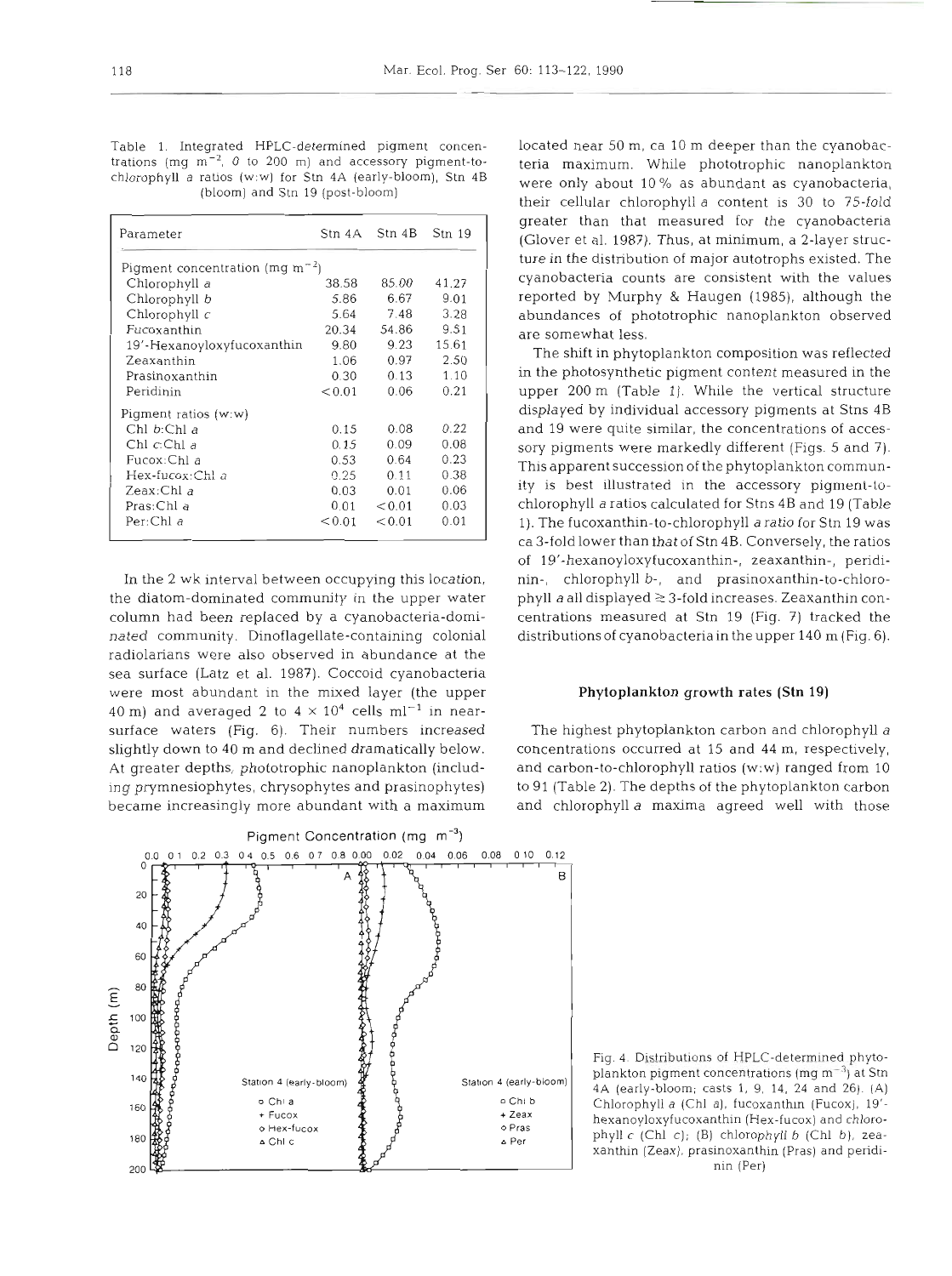

observed in the profiles of beam attenuation and fluorescence, respectively (data not shown). Specific growth rates varied from 0.5 to 1.4  $d^{-1}$  and these values are consistent with those reported for oligotrophic waters off Hawaii (Bienfang & Takahashi 1983, Laws et al. 1984). The highest phytoplankton growth rate was measured at a depth of 44 m. By comparison, Iturriaga & Marra (1988) found that cyanobacteria growth rates generally increased with increasing depth in the upper water column of Stn 19, with values in the range of 0.5 to 1.2  $d^{-1}$ . The rates of chlorophyll a synthesis varied from 0.086 to 0.604 mg  $m^{-3}$  d<sup>-1</sup> and correspond to chlorophyll a residence times of 1 to 4 d (assuming steady-state conditions).

### **DISCUSSION**

Microscopy is often limited in that ultraphytoplanktonic populations, because of their small size, cannot be easily identified beyond trophic designations. Plant pigment determinations and immunofluorescence techniques have been used as alternative means of characterizing marine phytoplankton (Campbell et al. 1983, Campbell & Itumaga 1988, Hooks et al. 1988, Bidigare 1989, Shapiro et al. 1989). Concentrations of photosynthetic pigments in the marine environment are primarily dependent on the species composition and photo-adaptive state of the phytoplankton present. For these reasons, accessory chlorophyll and carotenoid pigments have been used as diagnostic 'biomarkers' for investigating the distributions and light histories of marine autotrophs (Gieskes & Kraay 1986a, b, Bidigare et al. 1987, Smith et al. 1987a, Gieskes et al. 1988, Hooks et al. 1988, Whitledge et al. 1988, Bidigare

Fig. 5. Distributions of HPLC-determined phytoplankton pigment concentrations (mg m-3) at Stn 4B (bloom; casts **36,** 39. 45 and 47). (A) Chlorophyll a (Chl *a),* fucoxanthin (Fucox), 19' hexanoyloxyfucoxanthin (Hex-fucox) and chlorophyll c (Chl c); (B) chlorophyll b (Chl b zeaxanthin (Zeax), prasinoxanthin (Pras) and peridimn (Per)



Fig. 6. Distributions of cyanobacteria ( $\bullet$ ) and phototrophic nanoplankton (Pnano; o) measured microscopically at Stn 19. The cyanobacteria data are a composite of 3 casts and the Pnano data were obtained from cast 10 (C10, solid line)

et al. 1989a). Photosynthetic pigment data can, in general, be used to classify phytoplankton to the 'class' level (Hooks et al. 1988). The limitations of this chemotaxonomic approach for phytoplankton characterization have been discussed elsewhere (Hooks et al. 1988, Stauber & Jeffrey 1988, Bidigare 1989).

Phytoplankton pigment concentrations and compositions showed considerable time-dependent variations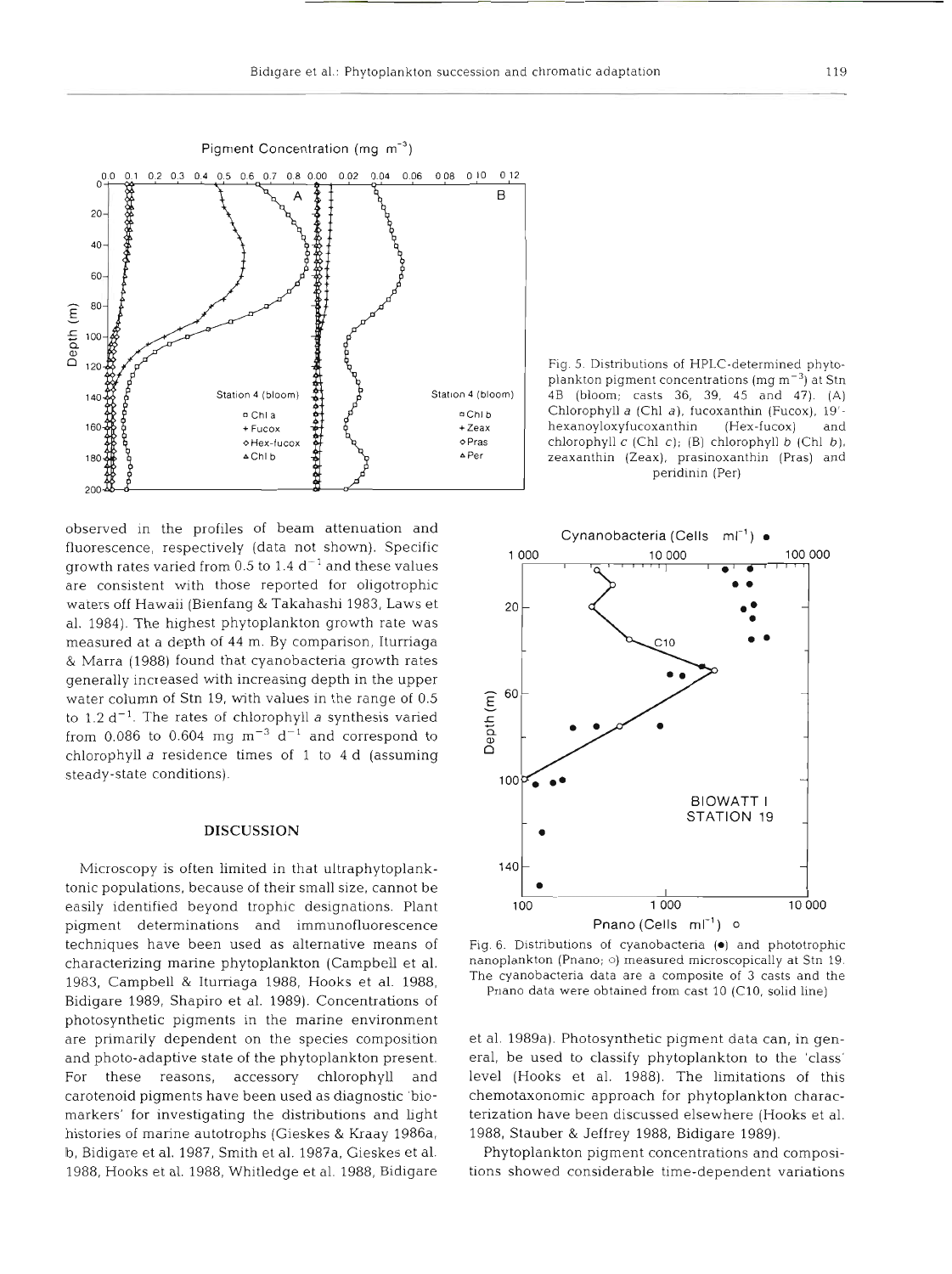

in the western Sargasso Sea during April 1985. These results suggest that the diatom bloom observed at Stn 4 was replaced by a considerably more diverse phytoplankton assemblage consisting of prymnesiophytes, cyanobacteria, dinoflagellates, green algae (including prasinophytes) and diatoms.

The vertical structure displayed by individual accessory pigments at Stns 4 and 19 were strikingly similar and suggest that the major phytoplankton taxa were not uniformly distributed in the upper 200 m (Figs. 4, 5 and 7). The phytoplankton appear to have been distributed as broadly overlapping layers, with cyanobacteria and diatoms most abundant in the mixed layer, prymnesiophytes at intermediate depths, and green algae (including prasinophytes) deeper in the water column. The in vivo absorption maxima of the photosynthetic accessory pigments present in these algal groups (Bidigare et al. 1987, Bidigare et al. 1989a, b) follow the distributions of spectral irradiance measured during the cruise (Fig. **3),** and are highly suggestive of a chromatically-adapted phytoplankton assemblage within the euphotic zone. Specifically, cyanobacteria (PUB-rich phycoerythrin) and diatoms (fucoxanthin); prymneslophytes (19'-hexanoyloxyfucoxanthin and

Fig. 7. Distributions of HPLC-determined phytoplankton pigment concentrations (mg m $^{-3}$ ) at Stn 19 (post-bloom; casts 12, 21, 27 and 85). (A) Chlorophyll a (Chl a), fucoxanthin (Fucox), 19' hexanoyloxyfucoxanthin (Hex-fucox) and chlorophyll c (Chl *c);* (B) chlorophyll b (Chl b), zeaxanthin (Zeax), prasinoxanthin (Pras) and peridinin (Per)

chlorophyll c-like pigments); and green algae (chlorophyll b and possibly prasinoxanthin) absorb light efficiently at the blue to green, blue-green and blue wavelengths of light, respectively, which predominate at these depths.

In contrast, Lewis et al. (1985, 1986) were unable to detect the absorption signatures of PEB-rich cyanobacteria during the spring bloom in the Sargasso Sea and concluded that they contributed little to absorption and photosynthesis. However, it has been shown recently that cyanobacteria sampled from the Sargasso Sea are in fact PUB-rich and do not display the absorption properties characteristic of PEB-rich coastal forms (Campbell & Iturriaga 1988, Bidigare et al. 1989a). These latter observations are consistent with the results reported here. Further, it should be noted that a statistical analysis of chlorophyll b and prasinoxanthin data collected at Stn 19 suggests that most (if not all) of the chlorophyll b present was associated with prasinophytes and not prochlorophytes (Hooks et al. 1988). The distributional patterns exhibited by the cyanobacteria and eukaryotic ultraplankters (i.e. green monads) described here are similar to those reported by Glover et al. (1985) for the northwestern Atlantic Ocean.

Table 2. Phytoplankton growth rates and related parameters determined at Stn 19 (cast 37) uslng the chlorophyll a-labeling technique  $C_0$ : initial phytoplankton carbon concentration;  $Chl_0$ : initial chlorophyll a concentration; C:Chl: initial carbon-tochlorophyll a ratio; dChl/dt: chlorophyll a synthesis rate; **(1:** growth rate. Incubations were performed for 24 h (sunrise-to-sunrise)

| Depth<br>(m) | $\%$ I <sub>0</sub><br>(PAR) | Photosynthesis<br>$(mqC m^{-3} d^{-1})$ |       | $Chl_{0}$<br>$(mq m^{-3})$ | C:ChI<br>(w:w) | dChl/dt<br>$(mqChl m^{-3} d^{-1})$ | $(d^{-1})$ |
|--------------|------------------------------|-----------------------------------------|-------|----------------------------|----------------|------------------------------------|------------|
|              | 29.0                         | 25.82                                   | 14.79 | 0.284                      | 52             | 0.115                              | 1.01       |
| 15           | 10.0                         | 19.58                                   | 30.18 | 0.332                      | 91             | 0.086                              | 0.50       |
| 44           | 2.0                          | 20.50                                   | 6.62  | 0.664                      | 10             | 0.604                              | 1.41       |
|              |                              |                                         |       |                            |                |                                    |            |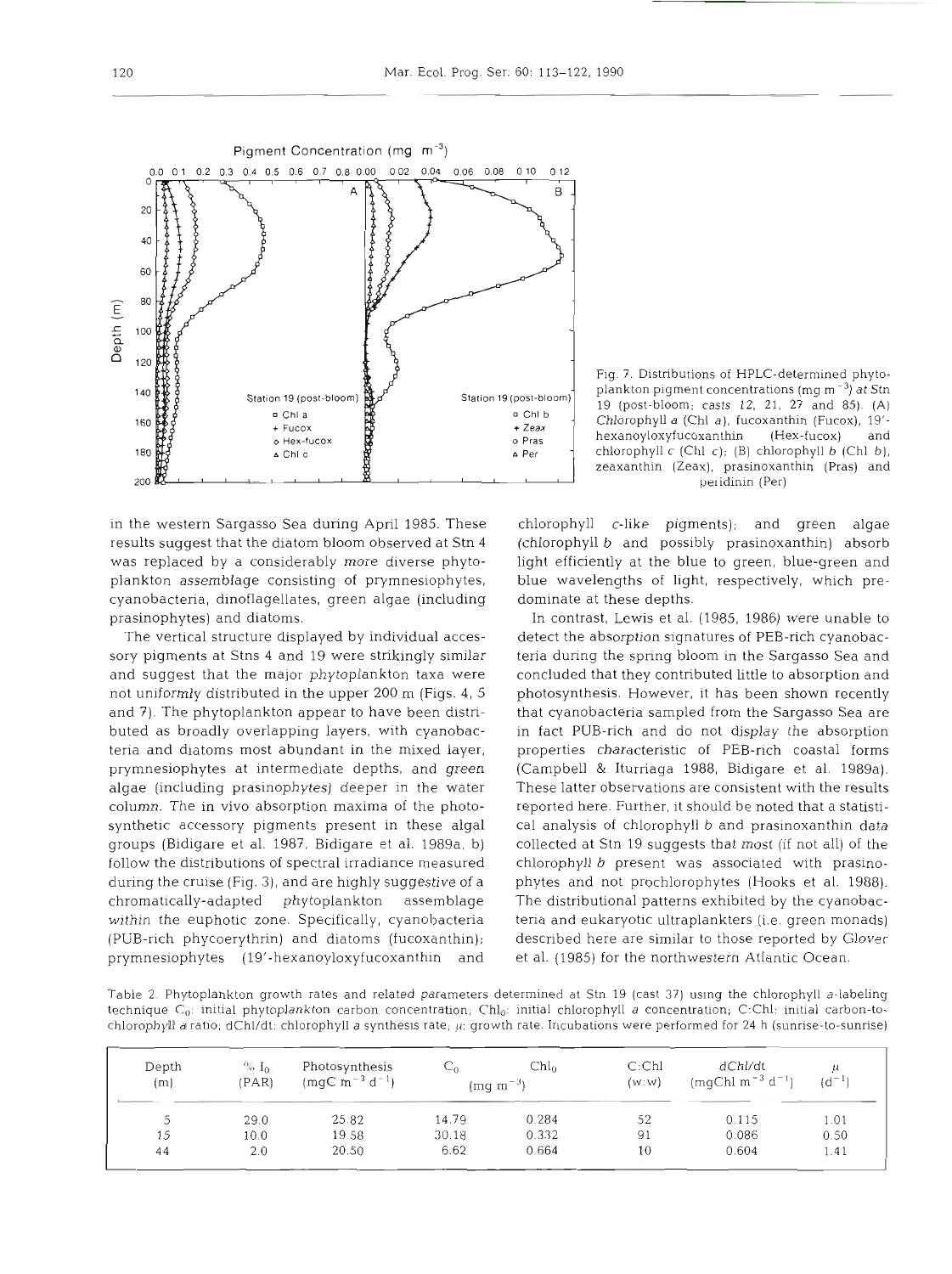Despite the uniform photosynthetic rates observed in the upper 44 m, there was a 3-fold range observed in specific algal growth rates. The fact that the highest growth rate was measured near the base of the euphotic zone strongly suggests this green algae-dominated community was capable of rapid growth at low intensities of blue light. A similar conclusion was reached independently by Glover et al. (1985) and Wood (1985) for the eukaryotic ultraplankters observed in the northwestern Atlantic Ocean. This hypothesis has been supported by the recent laboratory experiments of Glover et al. (1986, 1987) who found that eukaryotic ultraplankters have greater photosynthetic and growth efficiencies than Synechococcus in the low intensities of blue-violet found near the base of euphotic zone. The exact causes for variations in growth rates measured at Stn 19 cannot be identified from the measurements performed in this study. Potentially, a number of factors could be responsible including differences in: (1) the availability of nutrients, vitamins and/or trace metals; (2) natural mortality rates (i.e. the presence of non-living pigmented cells); and **(3)** photosynthetically usable radiation (PUR).

In summary, the results presented provide descriptive evidence for a rapid succession of chromaticallyadapted phytoplankton during spring in the Sargasso Sea. This study extends previous observations which have examined time-dependent changes in 'bulk' phytoplankton parameters (e.g. chlorophyll concentration, primary production) during spring transition in the North Atlantic Ocean. Further studies are required to establish the linkages between phytoplankton pigmentation and the availability of spectral irradiance, and how they relate to depth-dependent variations in phytoplankton growth rate.

Acknowledgements. For technical help, we are indebted to C. Green, D. Guffy, K. Heinemann, C. Johnson, J. Kitchen, and D. Menzies For help with data analysis, we acknowledge S. Bernstein. S. Boztas and D. Siegel. This work was supported by the Office of Naval Research under the following contracts: N00014-85-C-0113 (R.R.B.), N00014-84-C-0132-IIA (J.M.), N00014-87-K-0084 (T.D.), N00014-84-K-0363 (R.I.), N00014- 81-K-0383 (H.P.), N00014-84-C-0382 (R.C.S.).

#### LITERATURE CITED

- Bartz, R., Zaneveld, J. R. V., Pak, H. (1978). A transmissometer for profiling and moored observations in water. Proceedings of the Society of Photo-Optical Instrumentation Engineers, Ocean Optics V 160: 102-108
- Bidigare, R. R. (1989). Photosynthetic pigment composition of the brown tide alga: unique chlorophyll and carotenoid derivatives. In: Cosper, E., Carpenter, E. J., Bricelj, M. (eds ) Lecture notes on coastal and estuarine studies. Springer-Verlag, New York (in press)
- Bidigare, R. R., Morrow, J. H., Kiefer, D. A. (1989a). Derivative

analysis of spectral absorption by photosynthetic pigments in the western Sargasso Sea. J. mar. Res. 47: 323-341

- Bidigare, R. R., Schofield, O., Prezelin, B. B. (1989b). Influence of zeaxanthin on quantum yield of photosynthesis of Synechococcus clone WH7803 (DC2). Mar Ecol. Prog. Ser 56: 177-188
- Bidigare, R. R., Smith, R. C., Baker, K. S., Marra, J. (1987). Oceanic primary production estimates from measurements of spectral irradiance and pigment concentrations. Global biogeochem. Cycles 1: 171-186
- Bienfang, P. K., Takahashi. M. (1983). Ultraplankton growth rates in a subtropical ecosystem. Mar Biol. 76: 213-218
- Brown, 0. B., Evans, R. H., Brown, J. W., Gordon. H. R., Smith, R. C., Baker, K. S. (1985). Phytoplankton blooming off the U.S. east coast: a satellite description. Science 229: 163-167
- Campbell, L., Iturriaga, R. (1988). Identification of Synechococcus spp. in the Sargasso Sea by immunofluorescence and fluorescence excitation spectroscopy, performed on individual cells. Limnol. Oceanogr 33: 1196-1201
- Campbell, L., Carpenter, E. L., Iacono, V. J. (1983). Identification of and enumeration of manne chroococcoid cyanobacteria by immunofluorescence. Appl. environ. Microbiol. 46: 553-559
- Caron, D. A. (1983). Technique for enumeration of heterotrophic and phototrophic nanoplankton, using epifluorescence microscopy, and comparison with other procedures. Appl. environ. Microbiol. 46: 491-498
- Deuser, W G. (1986). Seasonal and interannual variations in deep-water particle fluxes in the Sargasso Sea and their relation to surface hydrography. Deep Sea Res. 33: 225-246
- Dickey, T D. (1988). Recent advances and future directions in multi-disciplinary in situ oceanographic measurement systems. In: Rothschild, B. J. (ed.) Toward a theory on biological-physical interactions in the World Ocean. Kluwer Academic Publishers, Dordrecht, p. 555-598
- Dickey, T. D., Siegel, D. A., Boztas, S., Hamilton, M. K. (1986). Biowatt I - Multi Variable Profiler (MVP). University of Southern California, Ocean Physics Group Technical Report
- Feldman, G., Kuring, N., Ng, C., Esaias, W., McClain, C., Elrod, J., Maynard, N., Endres, D., Evans, R., Brown, J., Walsh, S., Carle, M., Podesta, G. (1989). Ocean color: availability of the global data set. Trans. Am. Geophys. Un 70: 634-64
- Fitzwater, S. E., Knauer, G. A., Martin, J. H. (1982). Metal contamination and its effect on primary production measurements. Limnol. Oceanogr. 27: 544-551
- Foss, P., Guillard, R. R. L., Liaaen-Jensen, S. (1984). Prasinoxanthin - a chemosystematic marker for algae. Phytochem. 23: 1629–1633
- Gieskes, W. W. C., Kraay, G. W. (1986a). Analysis of phytoplankton pigments by HPLC before, during and after mass occurrence of the microflagellate Corymbellus aureus during the spring bloom in the open northern North Sea in 1983. Mar. Biol. 92: 45-52
- Gieskes, W. W C., Kraay, G. W. (1986b). Floristic and physiological differences between the shallow and the deep nanophytoplankton community in the euphotic zone of the open tropical Atlantic revealed by HPLC analysis of pigments. Mar. Biol. 91: 567-576
- Gieskes, W. W. C., Kraay, G. W., Nontji, A., Setiapermana, D., Sutomo (1988). Monsoonal alteration of a mixed and a layered structure in the phytoplankton of the euphotic zone of the Banda Sea (Indonesia): a mathematical analy-